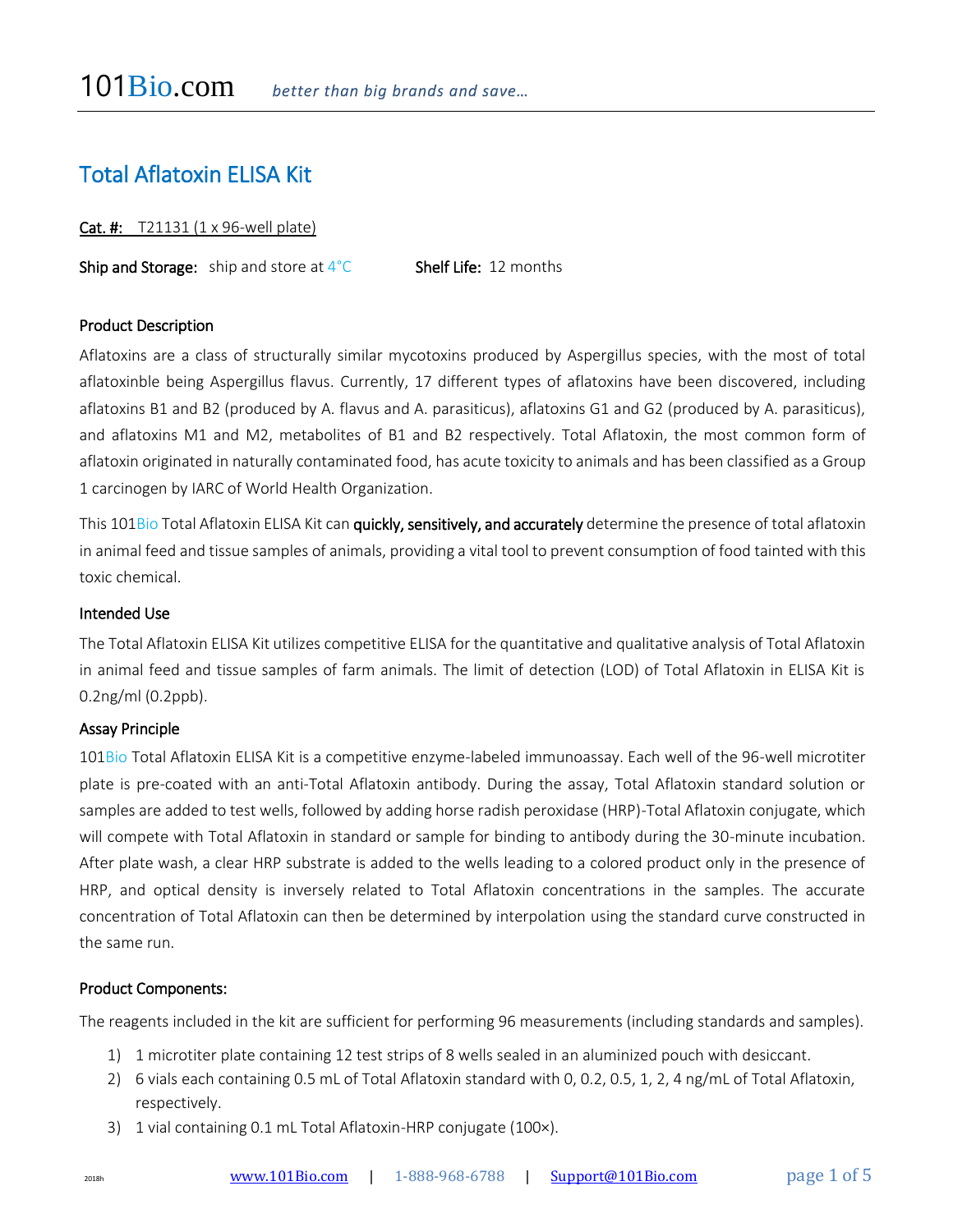- 4) 1 bottle containing 12ml sample diluent buffer (10 x).
- 5) 1 bottle containing 50 mL microtiter plate wash solution (20×).
- 6) 1 bottle containing 12 mL TMB Ultra-Sensitive substrate (1×).
- 7) 1 bottle containing 12 mL stop solution (1x).
- 8) 2 microtiter plate sealers.
- 9) 1 booklet of instruction.

## Safety Instructions

To receive complete safety information on this product, contact 101Bio, and request Material Safety Data Sheets. Stop solution is 1N sulfuric acid. Handle with care.

## Materials required but not provided

- $\checkmark$  Microplate reader with 450 nm filter.
- $\checkmark$  Pipet capable of dispensing 20-200 µl.

# Protocol

## Assay Procedure

- $\checkmark$  Equilibrate kit components at room temperature (20-25 °C) for at least 30 min prior to running the test, and thoroughly mix all liquid components before use.
- $\checkmark$  Use test strips as needed on the frame, and store unused strips in the resealable bag at 2 -8 °C.
- $\checkmark$  Number standards and samples according to positions on microtiter plate. All standards and samples need duplicate measurement for accuracy.

#### Sample preparation

Samples need to be processed as followings before ELISA assay:

*For Meat (including fish and shrimp) samples:* 

- 1. Homogenize sample
- 2. Weight 1.0 g homogenized sample
- 3. Add 2ml Ethyl Acetate, mix by vortex thoroughly
- 4. Centrifuge 4000rpm for 10 min at room temperature
- 5. Take 1 ml supernatant
- 6. Evaporate to dryness in a nitrogen evaporator
- 7. Add 0.5 ml hexane to reconstitute
- 8. Add 0.5 ml of sample diluent
- 9. Vortex vigorously
- 10. Centrifuge 4000rpm for 10 min at room temperature
- 11. Discard upper layer, take 50 µl bottom aqueous phase to ELISA plate.

#### *For animal feed:*

- 1. Weigh out 2.0 g homogenized sample
- 2. Add 2ml ethyl acetate and mix by vortex thoroughly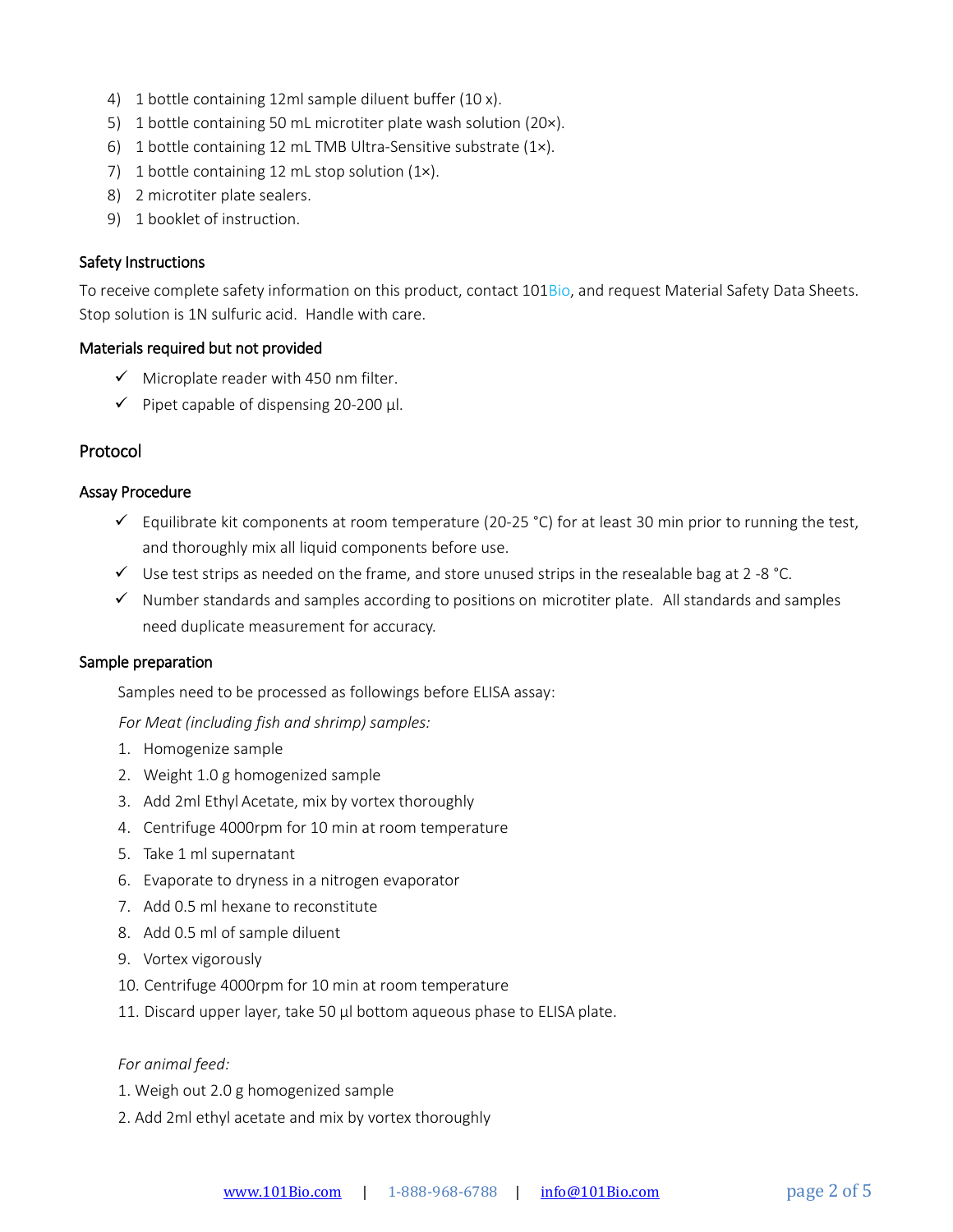- 3. Centrifuge at 4000 rpm for 10 min at room temperature
- 4. Take 1 mL supernatant
- 5. Evaporate to dryness in a nitrogen evaporator
- 6. Add 1 mL hexane to reconstitute
- 7. Add 1 mL of sample diluent
- 8. Vortex vigorously
- 9. Centrifuge at 4000 rpm for 10 min at room temperature
- 10. Discard upper layer, and transfer 50 µl bottom aqueous phase to ELISA plate
- 11. Sample processed in this method has dilution factor of 2

## ELISA assay procedures

- 1. Prepare Wash Solution by diluting 1 part of Wash Solution Concentrate (20x) with 19 parts of distilled water to Wash Solution (1x).
- 2. Prepare Sample Diluent Buffer by diluting 1 part of Sample Diluent Buffer (10x) with 9 parts of distilled water to Sample Diluent Buffer(1x).
- 3. Prepare HRP working solution by diluting 1 part of HRP conjugate (100x) with 99 parts ofsample diluent buffer(1x) to HRP working solution (1x).
- 4. Add Total Aflatoxin standard sample, or unknown samples, 50 µl/well in duplicate
- 5. Add HRP working solution 50 µl/well, gently shake plate by hand for 1 min, and incubate at room temperature for 30 min.
- 6. Wash plate 4 times with wash solution  $(1x)$ , 200  $\mu$ /well wash buffer each time.
- 7. Add 100 µl/well TMB Ultra-Sensitive Solution, and incubate plate at room temperature for 15 min in dark place.
- 8. Add 100 µl stop solution to each well and mix by shaking gently. Measure absorbance of the wells at 450 nm (OD450 value) with microplate reader.

## Quantitative Calculation of Total Aflatoxin Concentration

a) Calculate B/B0

Dividing average absorbance of each standard and sample (B) by absorbance of first standard (the standard with 0 ng/mL Total Aflatoxin concentration, B0) to obtain percentage absorbance.

percentage absorbance (%) = B/B0 x 100%

- $B$  average absorbance of a standard or sample
- B0 average absorbance of 0 ng/mL standard

b) A standard curve is obtained by graphing the percentage absorbance of standards (Y axis) versus their corresponding concentration (X axis) on semi-log graph paper (Example as below), and sample concentration can be read from this standard curve. Alternatively, Total Aflatoxin concentration in the samples can be calculated with regression equation correlating percentage absorbance to Total Aflatoxin concentration.

Graphing software can also be used for quick analyses of large number of samples.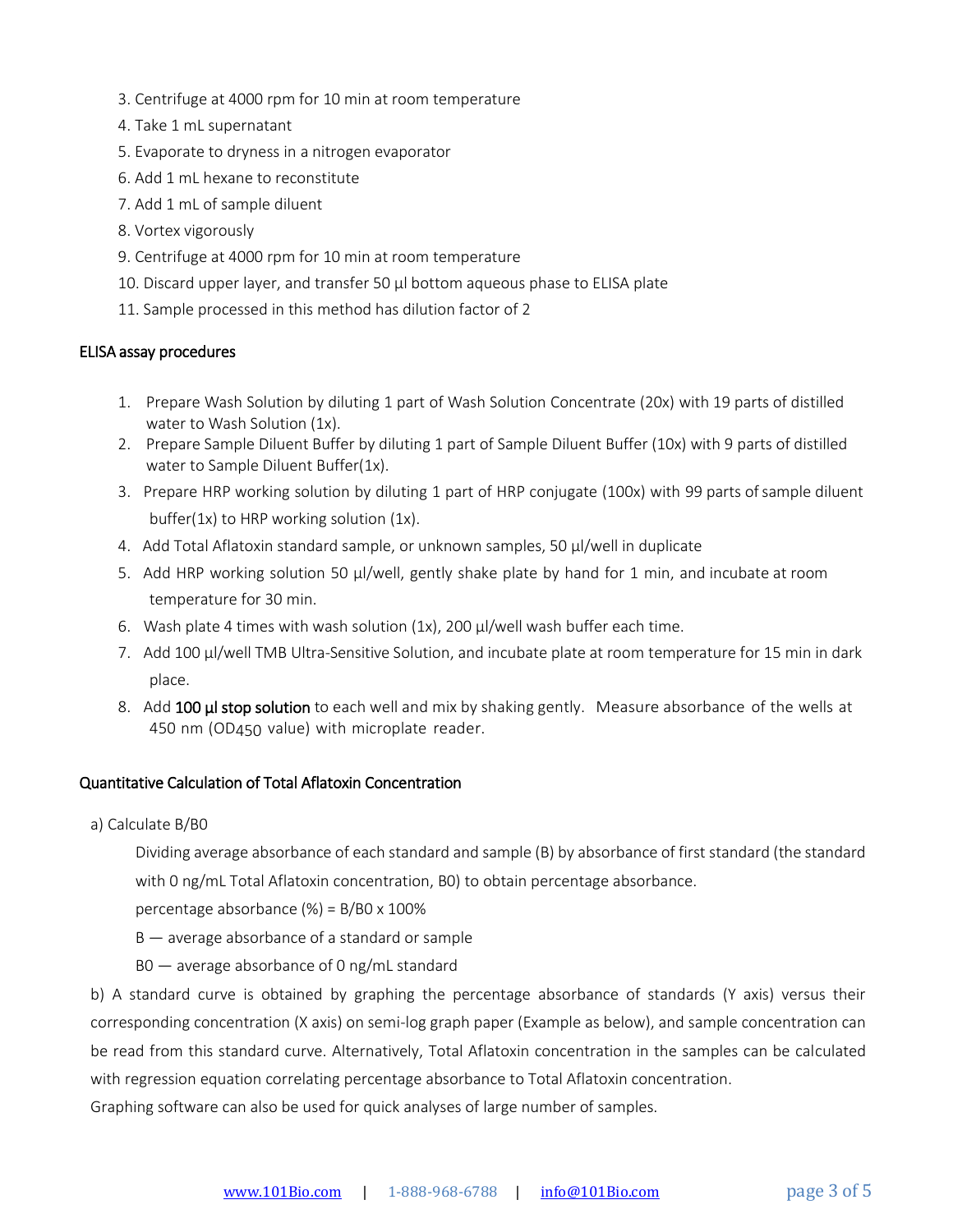

## Performance Data

| Range of Standard Curve:  | $0 - 4$ ng/ml    |
|---------------------------|------------------|
| Assay Quantitative Range: | $0.2 - 4$ ng/ml  |
| Assay Time:               | $50 \text{ min}$ |

## Limit of Detection (LOD):

| Meat (after calculation of dilution factor): | $0.2$ ppb |
|----------------------------------------------|-----------|
| Feed (after calculation of dilution factor): | $0.2$ ppb |

| Recovery: | 70-130% |
|-----------|---------|
|-----------|---------|

Sensitivity (defined as the average of absorbance from 6 zero-standards minus 3 times of standard deviation):

|                    | $0.2$ ng/ml |
|--------------------|-------------|
| Precision:         |             |
| Intra-assay CV     | <12%        |
| Inter-assay CV     | <15%        |
| Cross reactivity:  |             |
| Aflatoxin B1: 100% |             |
| Aflatoxin B2: 80%  |             |
| Aflatoxin $G1:64%$ |             |
|                    |             |

Aflatoxin G2: 25%

## **Precautions**

- 1. Assay kit should be stored at 2-8°C and avoid freezing conditions; unused test strips should be sealed in resealable bag; colorless substrate is sensitive to light so prolonged exposure to light needs to be avoided.
- 2. Reagents should be brought to room temperature (20-25°C) prior to use. A room temperature of lower than 20°C or failure to equilibrate reagents or samples to room temperature could result in low OD readings for all samples. All reagents should be put back into 2-8°C storage immediately after use.
- 3. Adhere to assay protocol on reaction temperature and time, and use pipet to add components whenever